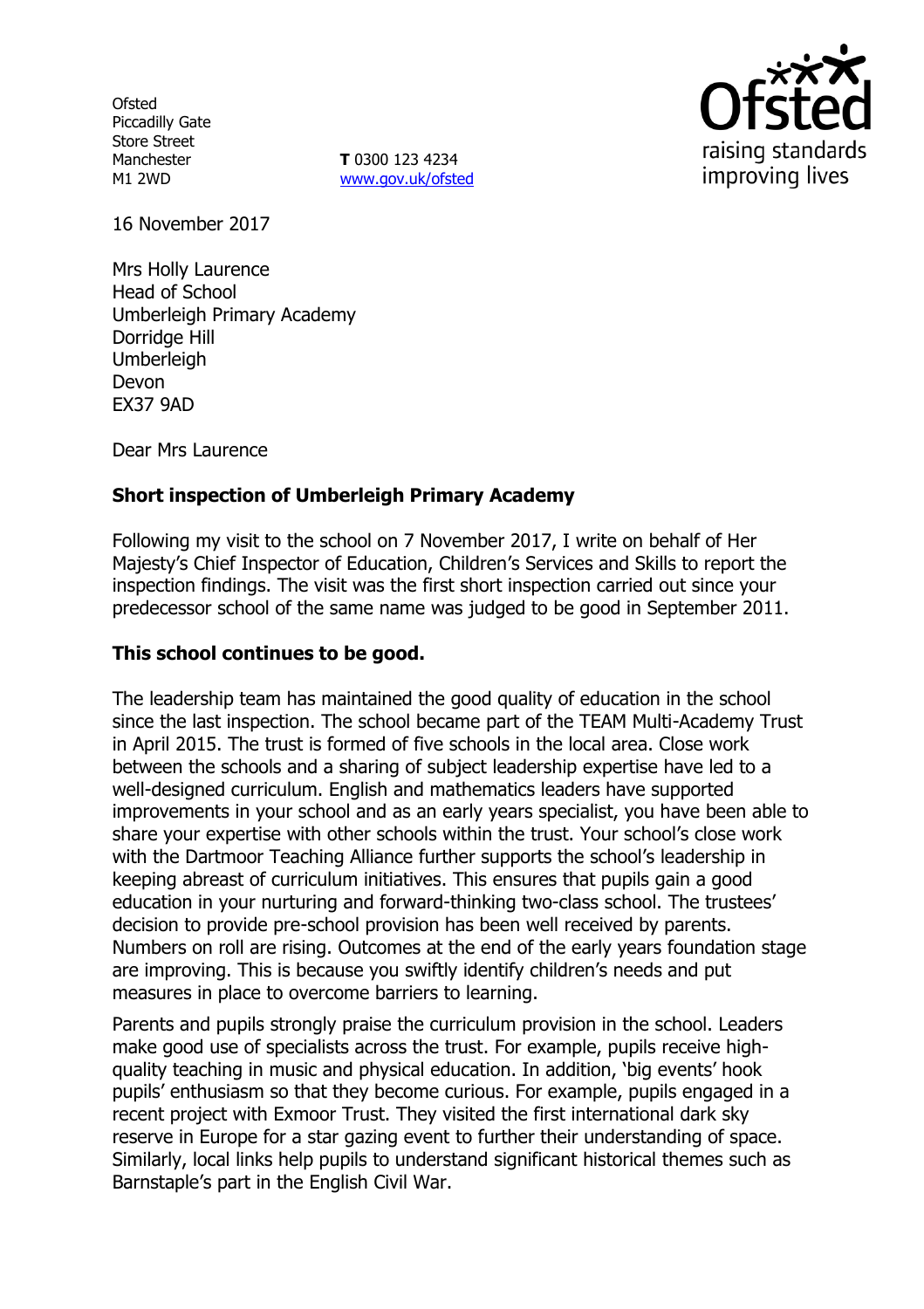

# **Safeguarding is effective.**

The school's arrangements for safeguarding training are strong. Staff confidently described the process of sharing concerns with the designated person. Governors and trustees also attend staff training and so are equally knowledgeable about their statutory duties. They have a keen awareness of issues associated with the 'Prevent' duty and child sexual exploitation and have considered the risks for pupils in the school. Consequently, staff are alert to warning signs and are vigilant. Your staff have a good knowledge of pupils and their families. This means that staff are sensitive to changes in pupils' circumstances and alert to signs of harm. In addition, your approachable nature has allowed parents who are experiencing challenges within the family to approach you for advice.

Designated leaders for safeguarding are relentless in engaging with external agencies to ensure that pupils and their families receive the support they require. School documentation shows that staff carry out rigorous risk assessments to ensure that the school environment is a safe place to be. Trustees ensure that they check leaders' work to keep pupils safe. They listen to pupils' views and act upon what they say.

Staff carefully plan to reduce risks on school trips and residential visits. This contributes to the strong culture of safeguarding at your school. Parents who responded to the online questionnaire were unanimous in saying that they felt their children were safe and well cared for in school. One parent's comment, typical of many, stated, 'Umberleigh is a kind, caring and warm school that my children feel happy and secure in.'

Leaders' diligent work has led to attendance improving from below national average, to be now in line with the national average for all pupil groups.

## **Inspection findings**

- My first line of enquiry focused on the use of additional funding to support disadvantaged pupils and those who have special educational needs (SEN) and/or disabilities. Trustees keep a close eye on how any additional funding is spent and provide regular challenge to leaders to ensure that the most vulnerable pupils are well catered for. Disadvantaged pupils achieve well. Leaders ensure that disadvantaged pupils of all abilities receive the support and challenge they need. Leaders make close checks on pupils' progress and act swiftly to provide the support that pupils need whether it be in their academic or personal development. Consequently, these pupils thrive and achieve well.
- Your special educational needs coordinator (SENCo) is the lead SENCo across the trust. She is well qualified and has a deep understanding of pupils' needs. She works closely with external agencies to ensure that every possible action is taken to support pupils' development. There is a seamless approach through the specific one-to-one support and the work that pupils do in the classroom. Consequently, pupils grow in confidence and build upon their knowledge, skills and understanding to make good progress.
- $\blacksquare$  My next line of enquiry focused on the quality of teaching, learning and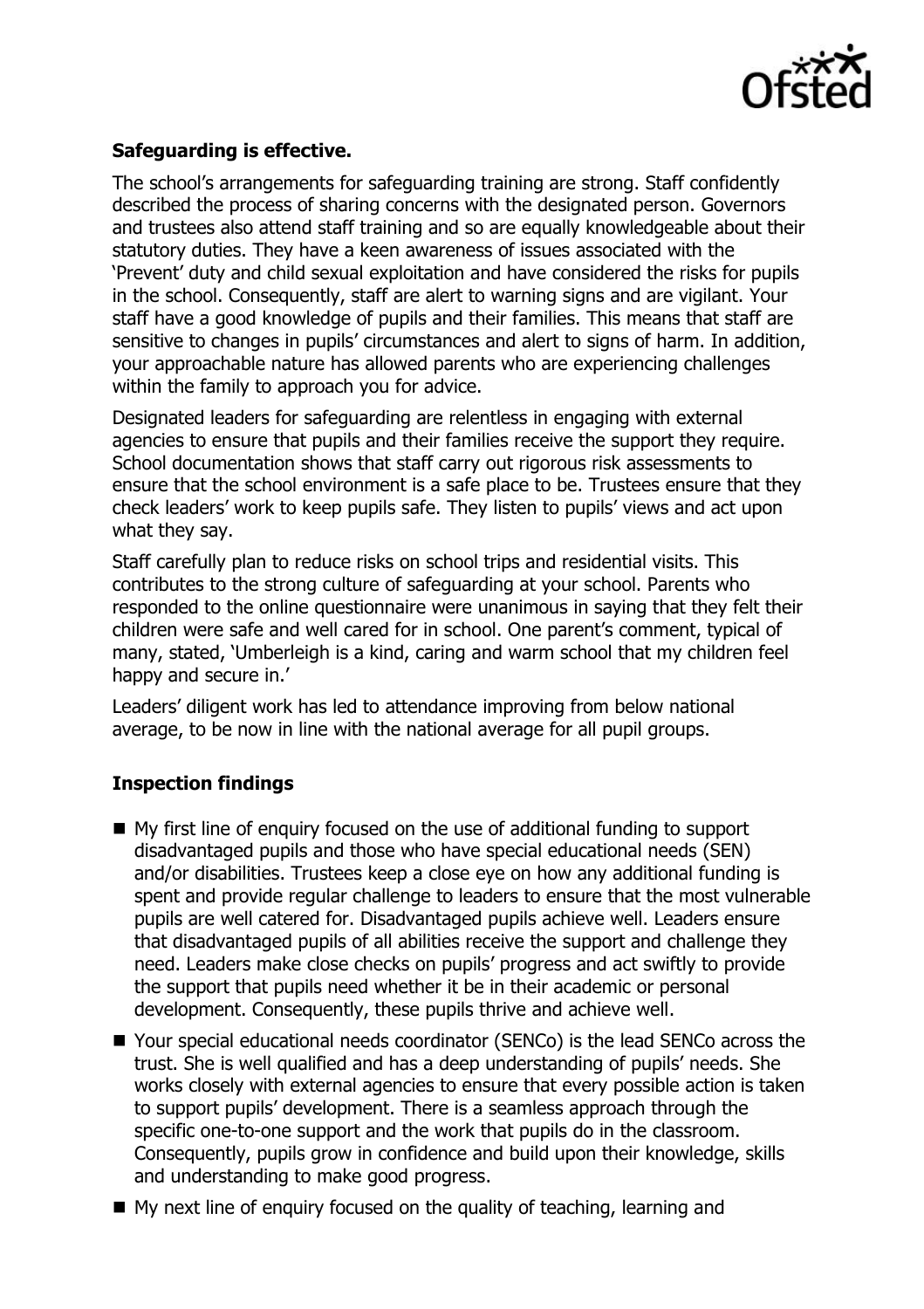

assessment in mathematics. In the 2017 end of key stage 2 tests, pupils did not achieve as well in mathematics as they did in reading and writing. You have rightly identified this on your school improvement plan. The recently appointed mathematics leader has supported a new approach to the teaching of mathematics in your school. However, our look at pupils' mathematics books identified that teaching is not providing sufficient challenge for a few middleability pupils to reach higher standards.

- I also looked at the progress of the most able mathematicians in the school. Although pupils at the end of key stage 1 achieved a high standard in mathematics, too few of the most able mathematicians at key stage 2 made good progress. It is clear from our look at books that teachers' expectations have been further raised. The most able mathematicians receive the challenge they need to make good progress. You and your team are determined to increase the momentum in this aspect of the school's work. The mathematics leader's work is already making a difference in this respect.
- $\blacksquare$  Finally, I focused on the quality of teaching, learning and assessment of phonics and spelling. In 2017, all Year 1 pupils met the expected standard in phonics. This was an improvement on the previous year. You have identified that pupils' spelling was weaker at key stage 2 and provided effective support for pupils who have barriers to learning in spelling. The trust has adopted a new approach to teaching phonics and spelling and your English leader is ensuring that this leads to swift improvement. Our look at books confirmed that pupils' spelling is improving rapidly. In addition, the school's focus on higher standards of presentation is beginning to take hold.

### **Next steps for the school**

Leaders and those responsible for governance should ensure that:

■ more of the middle-ability pupils achieve higher standards in mathematics.

I am copying this letter to the chair of the executive board, the regional schools commissioner and the director of children's services for Devon. This letter will be published on the Ofsted website.

Yours sincerely

### Tracy Hannon **Her Majesty's Inspector**

### **Information about the inspection**

I met with you and the chief executive officer for the trust to agree the timetable and inspection activities for the day. I also worked extensively with you and your senior leaders across the day. I met with the mathematics leader to evaluate the effectiveness of teaching in mathematics. I also met with the senior leader for pupils who have SEN and/or disabilities and the leader of English across the trust.